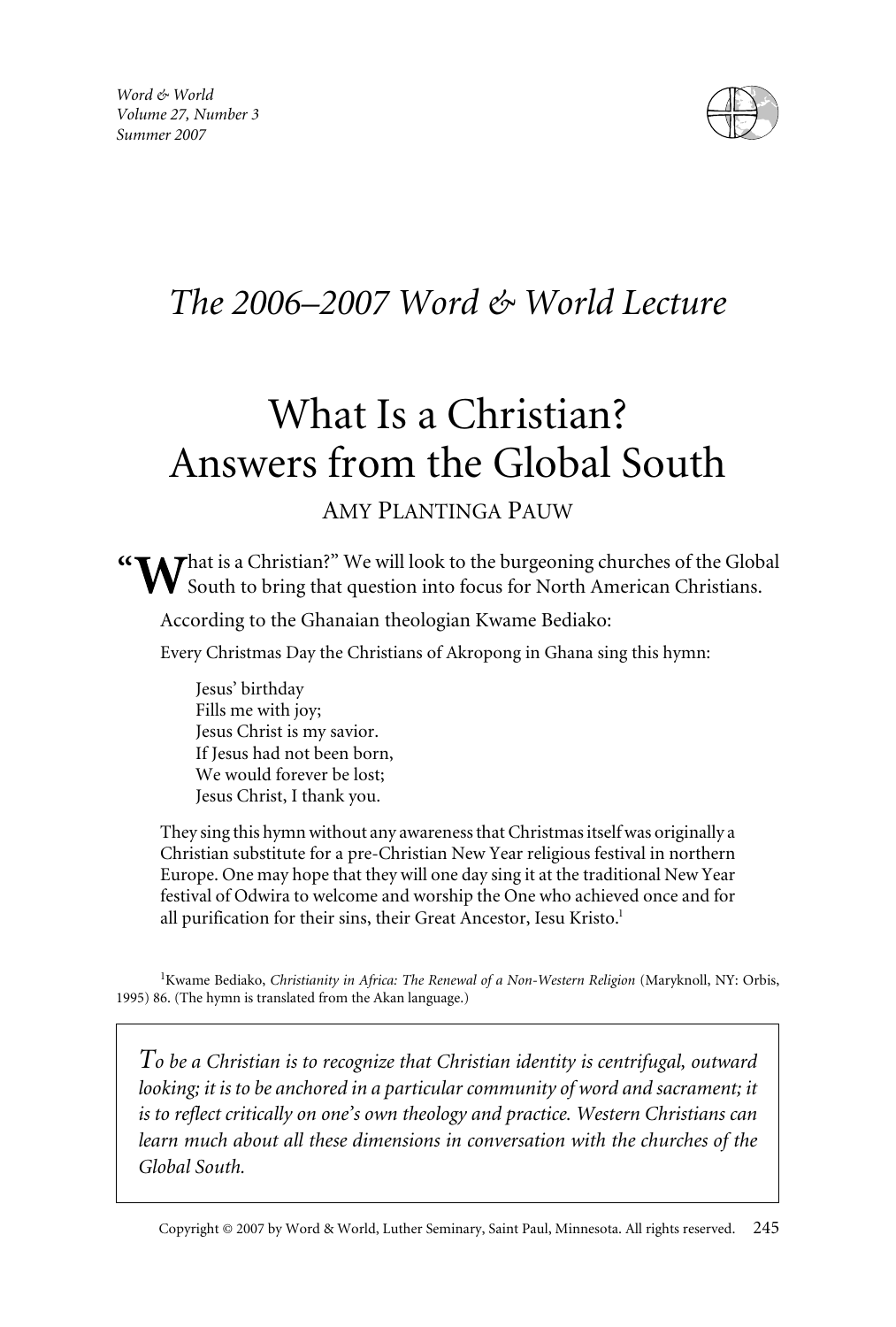Bediako's reflections raise some interesting theological questions. Why were Christians in Ghana taught to observe a holiday that started out as a pagan festival in Europe? Is there any theological reason for them to continue to do so? Odwira means *purification* in the Akan language. The festival of Odwira is a weeklong series of traditions and rituals to purify the community at the time of the new harvest. The festival affirms the community's dependence on the fruits of the earth and in particular on the community's staple crop, yams. What would a Christian holiday based on the festival of Odwira look like? Would it be appropriate for Christians who are not from West Africa to celebrate it?

> *"Many of our Christmas traditions have their roots in a northern European version of the Odwira yam festival. They are the fruits of some daring cultural translations and assimilations by our ancestors in the faith."*

Bediako's comments likewise raise questions for the North American practice of Christmas. However essential Christmas is to the materialist industrial complex in our society, how essential is it to us as Christians? Christmas has not always been observed even by North American Christians. The New England Puritans, for example, rejected Christmas and Easter celebrations as nonbiblical accretions to the faith. How are *we* to regard our cherished Christmas liturgies, hymns, and carols? What are we to say theologically about our candles and wreaths and cookies? Many of our Christmas traditions have their roots in a northern European version of the Odwira yam festival. They are the fruits of some daring cultural translations and assimilations by our ancestors in the faith. How should we regard a Christian holiday so intimately tied to Western traditions and sensibilities? Is celebrating Christ's birth on December 25 integral to being a Christian?

These questions come up with special force because we are now in the midst of a profound shift in the Christian center of gravity. In 1800 well over ninety percent of the world's Christians lived in Europe or North America. But since then the Christian center of gravity has shifted southward. The current estimate is that today two-thirds of the world's Christians live in Africa, Asia, Latin America, or the Pacific, and their numbers are growing rapidly. Even in North America, recent immigration patterns have brought increasing numbers of Christians from the Global South into our communities. We are no longer the geographical heartland of the Christian faith, but some from the new Christian heartland are coming to live with us.

The story of Christianity is one of repeated creative interactions with new cultures and languages, with different communal traditions and patterns of thought. Christianity is an incarnational faith that keeps "taking on flesh" in new contexts. Missiologist Andrew Walls notes that there seems to be "some inherent fragility, some built-in vulnerability" implied in this interacting, incarnational faith. Christianity's expansion has generally been serial, not progressive. That is,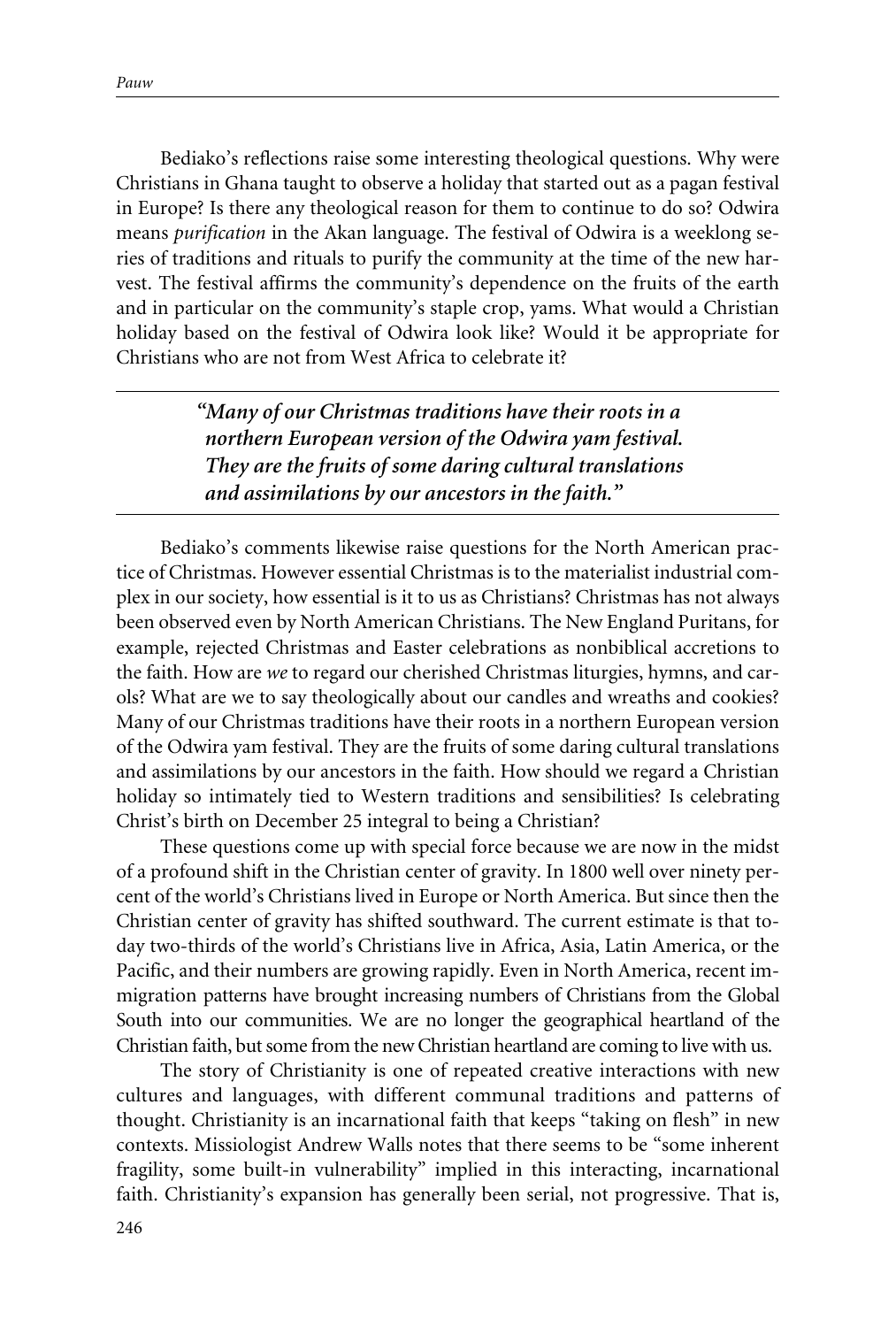the Christian faith advances, but it also recedes. Think, for example, of churches in northern Africa, whose Greek- and Latin- and indigenous language-communities were for centuries the heartland of Christianity. There is barely a trace of them now. Think of all the magnificent cathedrals of Europe that now draw more tourists than worshipers. The Christian faith advances and recedes. Furthermore, Walls notes that "the recessions typically take place in the Christian heartlands, in the areas of greatest Christian strength and influence,...while the advances typically take place at or beyond its periphery."<sup>2</sup> So this continuing process of crossing cultural boundaries has been important not only for the spread of Christianity but even for its historical survival.

#### **CHRISTIAN IDENTITY HAS A CENTRIFUGAL FORCE**

What is a Christian? A first answer to our question is that Christian identity has a centrifugal force. It is not a private treasure to be guarded. Instead, as recent missional theologies of the church assert, Christian identity is inherently communicative. This communicative character is a matter of receiving as well as giving. As the quotation from Bediako points out, the faith's boundary crossing requires more than simply the imposition of an established set of Christian practices from one culture into a new environment, though that is often where the process starts. Boundary crossing ultimately requires a creative retranslation in which both the receiving culture and the self-understanding of Christianity are changed through their interaction. Bediako encourages us to ask: How would the festival of Odwira be changed if Christians appropriated it theologically? And how would Christianity change if the celebration of this West African festival became part of Christian practice?

As Walls insists, "Christian faith must go on being translated, must continually enter into vernacular culture and interact with it, or it withers and fades."<sup>3</sup> This is not a recent phenomenon in the history of Christianity; it goes all the way back to the beginning. Even in the New Testament itself, the teachings of Jesus are transmitted in translated form. The contemporary shift in gravity toward the Global South points us to something that has always been true: Christianity is an essentially vernacular faith that can take root and flourish in many different contexts. The identity of Christian faith is inherently dynamic, not fixed by geography, language, or culture.

#### **A CHRISTIAN IS ROOTED IN A COMMUNITY OF WORD AND SACRAMENT**

What is a Christian? A second answer is that a Christian is one who is rooted in a worshiping community of word and sacrament.

<sup>2</sup> Andrew F. Walls, *The Cross-Cultural Process in Christian History: Studies in the Transmission and Appropriation of Faith* (Maryknoll, NY: Orbis, 2002) 29, 30.

<sup>3</sup> Ibid., 29.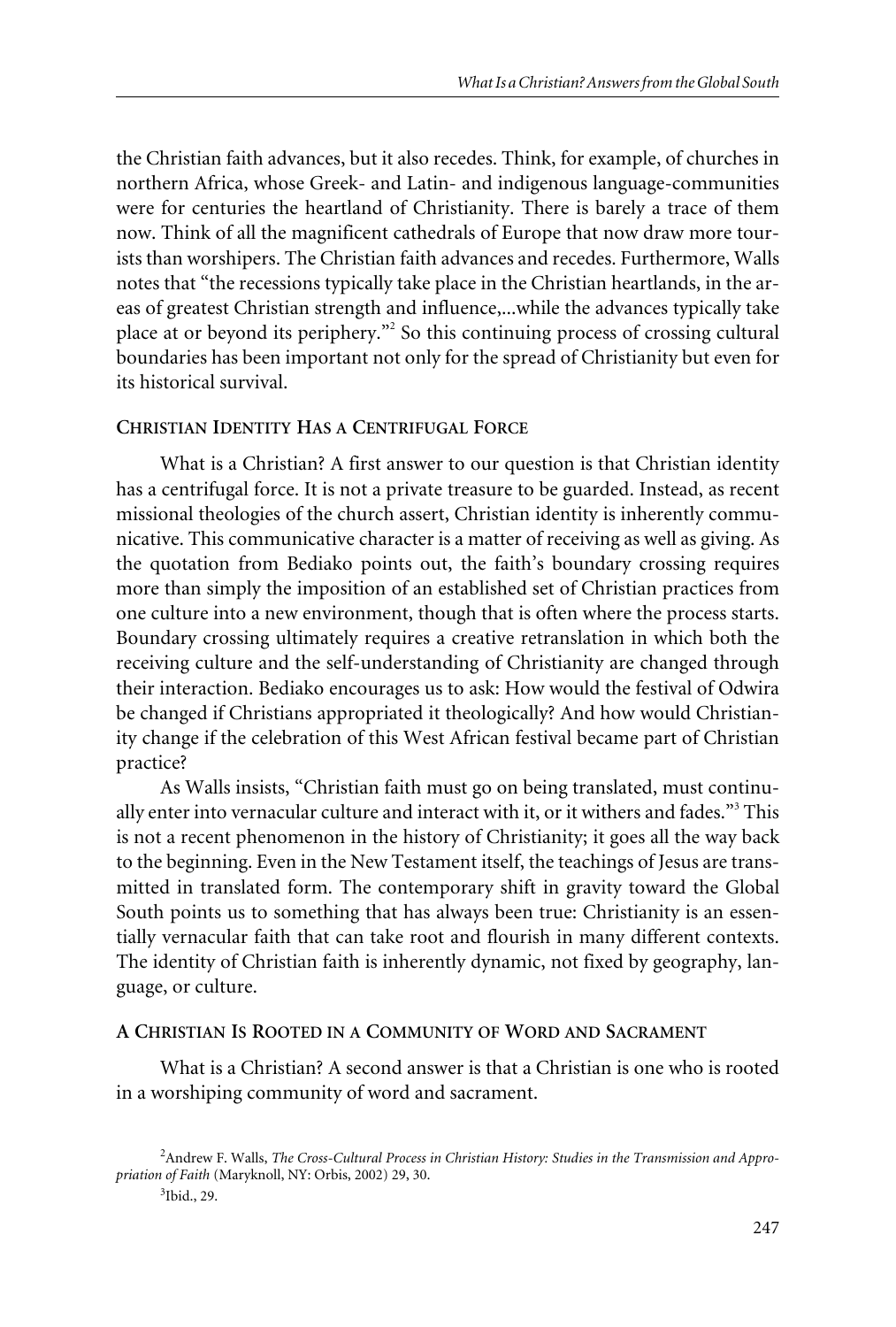#### *1. One who reads Scripture*

A Christian is one who reads Scripture. But here too the practices of our brothers and sisters in the new Christian heartlands are expanding our understandings of the Bible. The world of Scripture is not a closed, self-contained world. The Bible is a text in conversation with itself, an intricate tapestry of revisions, retellings, and reappropriations. It is also an interactive text, in conversation both with its contemporaneous neighbors and with centuries of readers. In Martin Luther's compelling words, "The Bible is alive, it speaks to me; it has feet, it runs after me; it has hands, it lays hold of me."<sup>4</sup> We can see this keenly when we look at what happens when the living word of Scripture crosses cultural boundaries. Texts of Scripture that are dormant in one cultural setting spring to life in another. Texts that are ensconced in particular theological traditions take on fresh meaning in new social contexts. Let us look at a couple examples from the Southern Hemisphere churches.

*"biblical books that many Western Christians have pushed to the back of the drawer are much more central for Southern Christians"*

The churches of the Global South are drawing deeply on the wisdom traditions of Scripture. Biblical books that many Western Christians have pushed to the back of the drawer, Proverbs and Ecclesiastes, for example, are much more central for Southern Christians. One of the attractions of the biblical Wisdom literature is its ability to function in a deeply multifaith environment, which is the reality for most of the world's Christians. The guidance biblical Wisdom literature offers is not restricted to Israel but finds a hearing among many peoples; it borrows and echoes the insights of other cultures and traditions. The African theologian Mercy Ambe Oduyoye tells how she discovered this feature of the book of Proverbs while still a girl attending a Methodist boarding school in Kumasi, Ghana. "I remember clearly our morning ritual assembly for prayers and announcements. Each girl, in turn, was required to recite a biblical text. It was our tradition to quote from the book of Proverbs, Ecclesiastes, or the Sermon on the Mount; the book of Proverbs was our favourite." That was because proverbs were already part of their culture, and so in a pinch "we school girls could easily get away with converting Akan proverbs into King James language and then simply inventing chapter and verse numbers."<sup>5</sup>

Biblical texts that are familiar to Northern Hemisphere Christians also acquire fresh meaning when read with new eyes. For example, when a group of contemporary Latin American theologians reflects on the Great Commission text in Matt 28:19–20, what jumps out at them is the mandate to teach people to obey eve-

<sup>4</sup> Cited in Thomas S. Kepler, ed., *The Table Talk of Martin Luther* (New York: Dover, 2005) 197.

<sup>5</sup> Mercy Amba Oduyoye, *Beads and Strands: Reflections of an African Woman on Christianity in Africa* (Maryknoll, NY: Orbis, 2004) 91.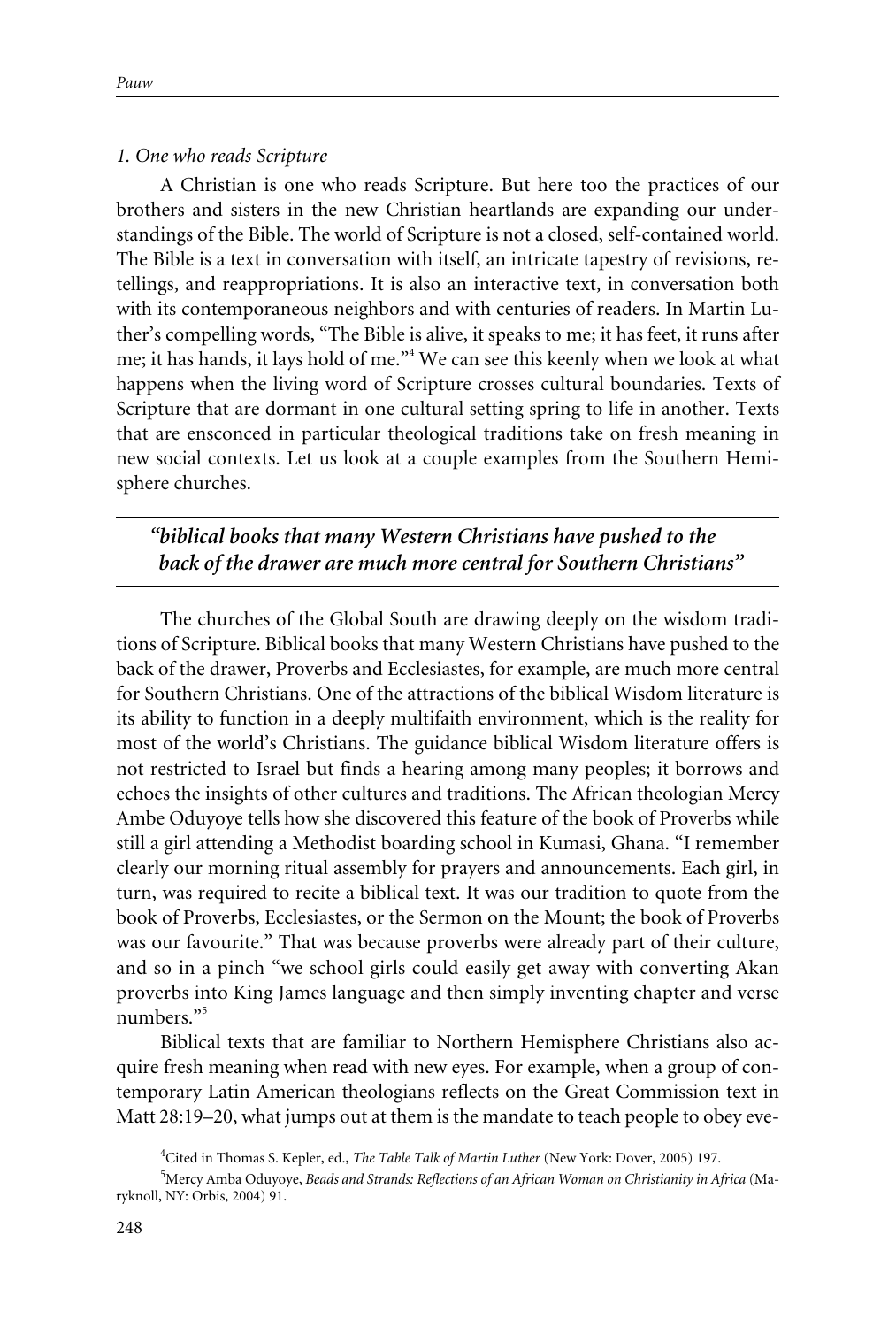rything that Jesus has commanded. This reading expands the Great Commission beyond an exclusive emphasis on personal conversion to the broader economic and social concerns that characterized much of Jesus' teaching.<sup>6</sup> Christians are to proclaim God's gracious intentions for human communities, with all that means, as Jesus proclaims in Luke 4:18–19, for the poor, the captives, the blind, and the oppressed.

As Philip Jenkins reminds us, in many ways the world depicted in the Bible is much closer to the lives of Southern Christians than it is to us. For millions of these readers

the Bible is congenial because the world it describes is marked by such familiar pressing problems as famine and plague, poverty and exile, clientelism and corruption. A largely poor readership can readily identify with the New Testament society of peasants and small craftspeople dominated by powerful landlords and imperial forces, by networks of debt and credit. In such a context, the excruciating poverty of a Lazarus eating the crumbs beneath the rich man's table is not just an archaeological curiosity.<sup>7</sup>

What is a Christian? If the answer involves living close to the witness of Scripture, then we can learn much from our brothers and sisters of the Global South. It is always tempting for well-established churches to domesticate Scripture by tucking away parts of the canon we deem irrelevant and by finding comforting ways of interpreting discomforting texts. Bible study in communities of the like-minded has its place. But it does not bear the same gracious promise of enriching our understandings and correcting our misunderstandings as studying the Bible in a diverse community of readers. Of course, all readings of Scripture are culturally inflected and therefore partial. But in their fresh readings of the Bible, Christians of the Global South give us new evidence that Scripture's ability to speak and run after and lay hold of us is never exhausted.

#### *2. One who participates in a sacramental community*

Along with reading Scripture, what is a Christian? Someone who participates in a sacramental community. Here too the practices of the Southern churches challenge us theologically. One example is the eucharistic practice and theology that has developed in the 1990s in eastern Africa, particularly in Zimbabwe. There is a group of churches in Zimbabwe called the AAEC: the Association of African Earthkeeping Churches. They are a group of African Independent Churches (that is, churches that have no ties to historically Western churches) that wanted to respond to the desperate ecological problems of Zimbabwe: drought, deforestation, misapportionment and misuse of land. They have responded ecologically on vari-

<sup>6</sup> C. René Padilla and Tetsunao Yamamori, eds., *The Local Church, Agent of Transformation: An Ecclesiology for Integral Mission* (Buenos Aires, Argentina: Ediciones Kairós, 2004).

<sup>7</sup> Philip Jenkins, "Liberating Word: The Power of the Bible in the Global South," *Christian Century* 123/14 (July 11, 2006) 22–23. See also Jenkins, *The New Faces of Christianity: Believing the Bible in the Global South* (Oxford: Oxford University Press, 2006).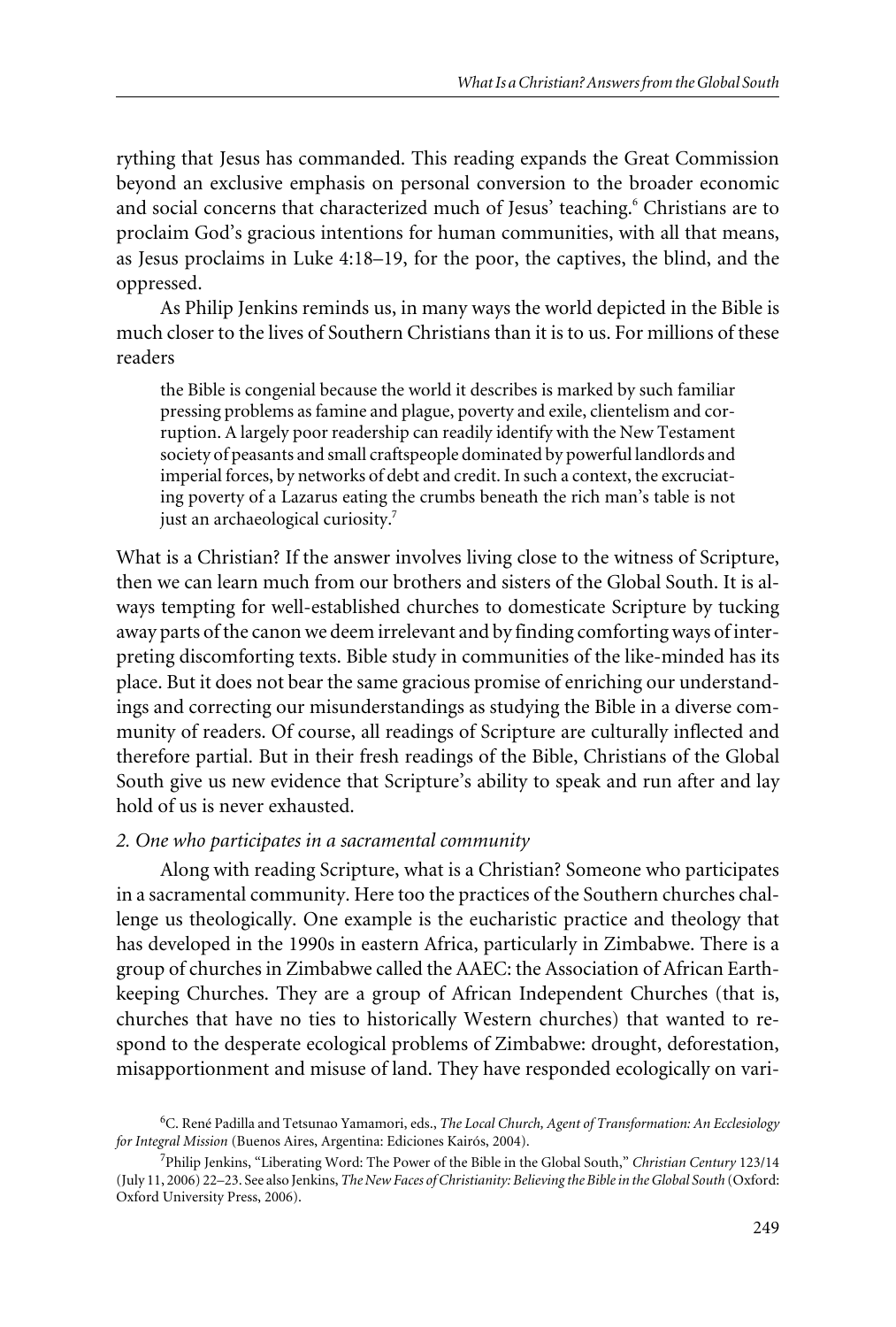ous fronts, but one way has been the development of what is called "a eucharist of tree planting."

The African Independent Churches in Zimbabwe were involved in the war of liberation in what was then Rhodesia. The Shona word for this war of liberation was *chimurenga*. After political independence had been achieved, these Christians decided that a new war of liberation was needed, a new *chimurenga*. But this time it would be the "war of the trees." Their prophetic goal was to liberate the ravaged earth in their country by the planting of indigenous trees. (One of the problems in colonial Rhodesia was that the European settlers had planted foreign species of trees that needed too much water for that climate and had crowded out native species). Since the late 1980s when this Earthkeeping movement started, more than eight million trees have been planted.

*"the African Earthkeeping churches see the church's mission as being toward the whole creation, not only the human part"*

This has been an ecumenical enterprise. Numerous churches join together for these eucharistic services. In addition, groups from the traditional religions who share ecological concerns are also invited to participate, in recognition that these ecological problems are too big for any one faith community to address on its own. The African Earthkeeping churches are largely charismatic churches who emphasize personal holiness and conversion. But they see the church's mission as being toward the whole creation, not only the human part. The whole world has been called to communion, to share in the restoration promised by the redeeming work of Christ.

The Eucharist is held outside, under large tents. The eucharistic liturgy starts with digging holes for new seedlings and fencing in a new woodlot, called "the Lord's Acre." At the communion table, tree seedlings and sacramental elements stand side by side. The public confession of sins that precedes the Eucharist includes ecological sins, such as random tree-felling, practices that encourage soil erosion, and so on. Communicants then proceed to the communion table, seedling in hand, as if to draw creation symbolically into communion with Christ, the redeemer of all creation. Christ is praised as Earthkeeper, the One in whom all things hold together, and who promises healing for the whole cosmos. After partaking of the elements, they move from the communion table to "the Lord's Acre," where the communicants address the seedlings to be planted as their fellow creatures, saying:

You, tree, my brother...my sister Today I plant you in this soil I shall give water for your growth Have good roots to keep the soil from eroding Have many branches and leaves so that we can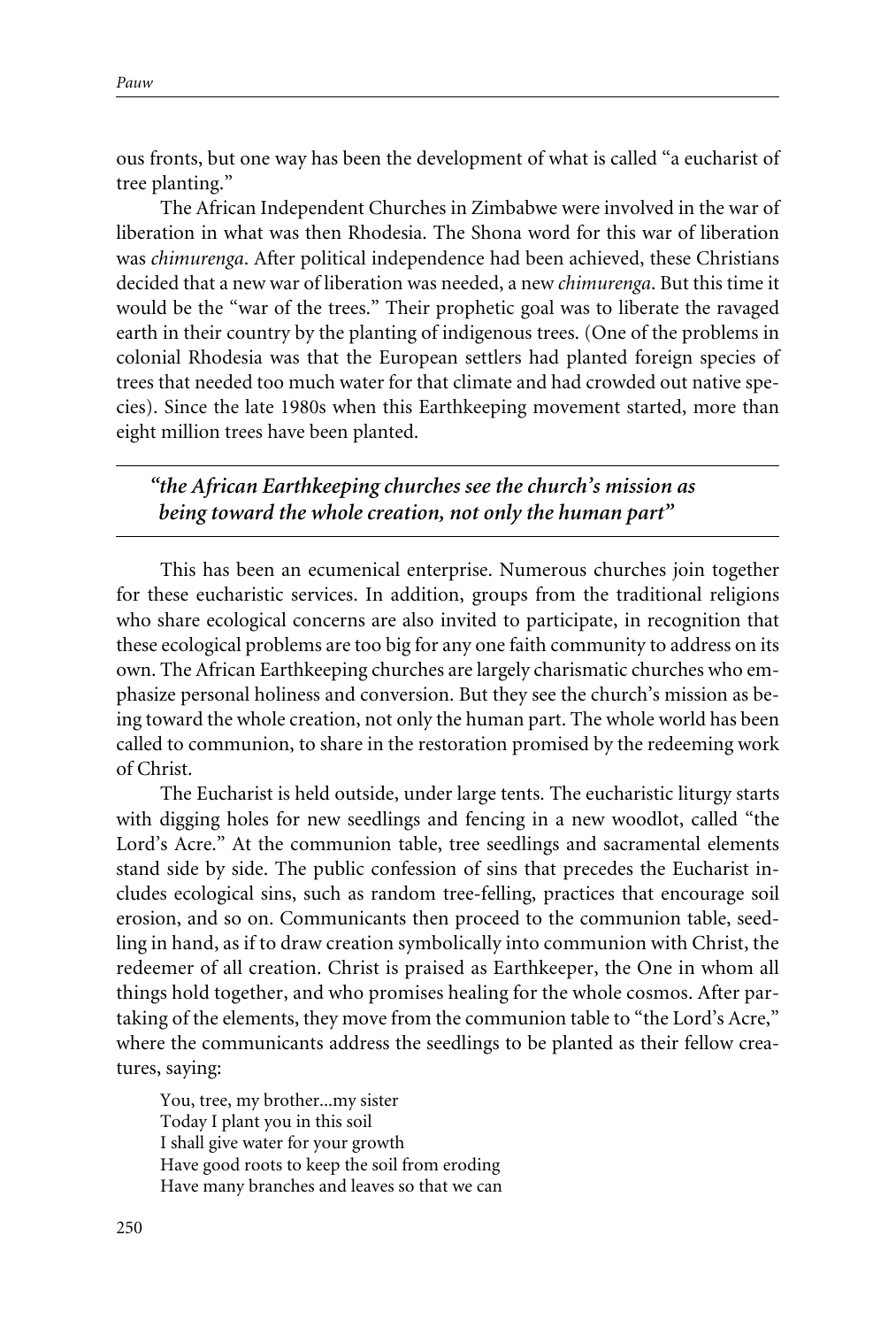Sit in your shade Breathe fresh air And find firewood.

The liturgy ends with a healing ceremony for afflicted Earthkeepers, including the laying-on of hands and sprinkling of holy water and prayers, all accompanied by song and dance. The communion service derives from and reenacts the healing ministry of Christ. It is proclamation of good news to all creation.<sup>8</sup>

Compared to these Zimbabwean celebrations, the typical Western celebration of the Eucharist can seem shrunken. In North American megachurches it is often reduced to a private moment of communion with Jesus. But even in more liturgical North American churches, a sense of communion rarely extends beyond the congregation to the whole body of Christians, much less to the whole human family or the whole created order. How would our sense of Eucharist—thanksgiving—be expanded if we celebrated communion in the presence of Christ the Earthkeeper?

Another notable feature of the African Earthkeeping Eucharist is that the responsibility for sacramental leadership is assumed by the laity. Instead of a single ordained leader presiding at the table of grace, the sacramental tree-planting actions belong to the whole church as they enact and proclaim Christ's presence in the world. The laity all function as priests mediating God's grace to the neglected and abused world. In most American churches the Lord's table is the place where the boundary between lay and ordained is drawn most clearly. How would our sense of the Lord's table change if the laity saw themselves as sacramental leaders toward the whole creation? To return to our larger question, "What is a Christian?" the African Earthkeeping churches show us that the answer involves a vibrant sense of the priesthood of all believers in our communion with each other and with God's whole creation.

"The whole history of the church belongs to the whole church."<sup>9</sup> How do we live into that conviction today, when the maps of the church are changing so rapidly? Embracing the whole history of the church can be a rather unsettling prospect. A contemporary Christian theologian from Papua, John Kadiba, proclaims Jesus Christ as the Coconut of Life and suggests that kaukau, or sweet potato, take the place of bread at communion services in his community.<sup>10</sup> But those adaptations seem minor compared to the "health and wealth" versions of the gospel attracting thousands upon thousands of believers in Latin America and Africa. With the bewildering and shifting array of Christian practices and beliefs in today's church, it is tempting to reject the idea that the whole history of the church belongs

<sup>8</sup> This account is based on Marthinus L. Daneel, *African Earthkeepers: Wholistic Interfaith Mission* (Maryknoll, NY: Orbis, 2001) 167–174.

<sup>9</sup> Andrew F. Walls, *The Missionary Movement in Christian History: Studies in the Transmission of Faith* (Maryknoll, NY: Orbis, 1996) 145.

<sup>10</sup>John Kadiba, "In Search of a Melanesian Theology," in G. W. Trompf, *The Gospel Is Not Western: Black Theologies from the Southwest Pacific* (Maryknoll, NY: Orbis, 1987) 145–146.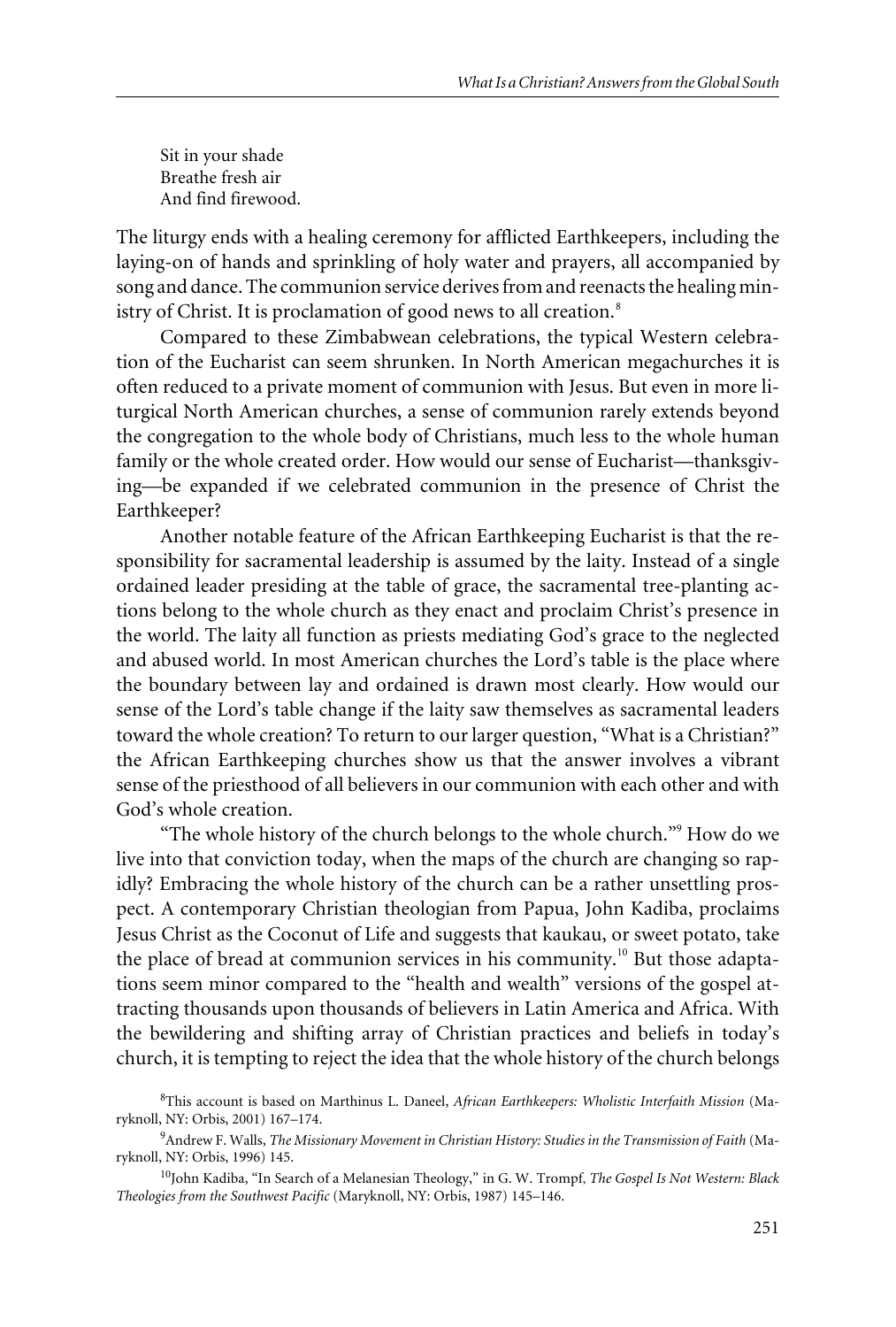to the whole church and settle for a little bit of the history of the church for our little bit of the church. Or it may be tempting to daydream about a church that is less volatile, less alien to our established ecclesiological sensibilities. Dietrich Bonhoeffer reminds us that this is unhelpful, even dangerous, for the building up of the church: "Those who love their dream of a Christian community more than the Christian community itself become destroyers of that Christian community even though their personal intentions may be ever so honest, earnest, and sacrificial."<sup>11</sup>

> *"Christians from other times and places have had reservations about the forms Christian faith takes when it crosses cultural boundaries"*

It may also be helpful to remember that Christians from other times and places have had similar reservations about the forms Christian faith takes when it crosses cultural boundaries. Andrew Walls notes that the leaders in the cultured, well-organized Christian centers in fifth-century Italy and Gaul must have scratched their heads and clucked their tongues over their "barbarian" colleagues in the North. What did they make, Walls wonders, of a figure like Patrick of Ireland, with his bad Latin and shady past, his charismatic reliance on dreams as channels of God's revelation, "his vivid description of his being transfixed by the devil descending like a great rock upon his chest"? It was clear that Patrick's Christian faith was not patterned on the forms that had developed in the sophisticated literary civilizations of North Africa. It must have been difficult for educated, established Christians to curb feelings of disapproval and condescension toward uncouth new converts like Patrick. But as Walls notes, a millennium and a half later, when those north African communities were long gone, "missionaries from Patrick's own land were to express reservations about the products of African and Pacific Christianity not unlike those raised about Patrick and his like."<sup>12</sup>

Indeed, one of the things we confessional Protestants have to contribute in the midst of the global explosion of independent and Pentecostal churches is the sense of the importance of connection to the wider church. We consider ourselves part of the universal church of Jesus Christ, without making ourselves coincident with it, much less attempting to take over other churches. As the term "church" embraces an ever-widening variety of Christian communities, from African Independent to Greek Orthodox, from Roman Catholic to Pentecostal, this ecclesial splintering is a cause for deep concern. How can the communion essential for Christian identity flourish under these circumstances? How can we retain a deep sense of mutual accountability among Christians of all times and places, including those who will come after us? How can we avoid the temptations of isolation and

<sup>11</sup>Dietrich Bonhoeffer, *Life Together*, in *Dietrich Bonhoeffer Works*, vol. 5, ed. Geffrey B. Kelly, trans. Daniel W. Bloesch (Minneapolis: Fortress, 1996) 36.

<sup>12</sup>Walls, *The Missionary Movement in Christian History*, 75.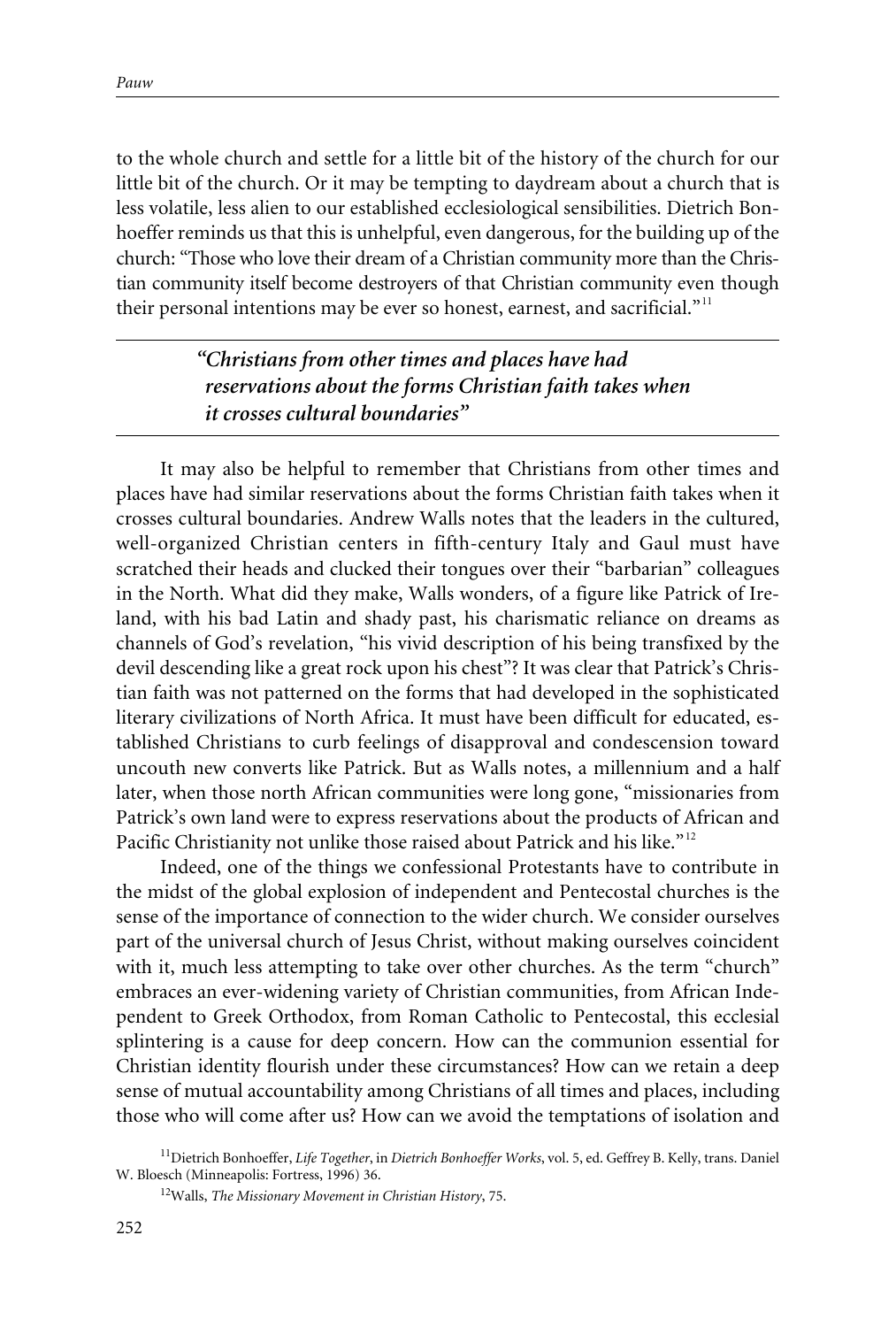indifference? This responsibility falls to both long-established Christian communities and to newer, rapidly growing ones. No part of Christ's body, past or present, can say to another, "I have no need of you" (1 Cor 12:21).

The problem is that this is precisely the message we confessional Protestants sometimes hear from Christians in the Global South. What use are your carefully articulated confessional distinctions between Presbyterianism and Anglicanism in the African context? Why do Christians in the South Pacific need to read John Wesley or Martin Luther? I suggest that we hear these blunt questions as a call to repentance. Repentance for the ways in which we have stifled Christian witness to the non-Western world because of our insular approach to denominational differences. Repentance for the ways we have assumed an asymmetrical relationship with our fellow Christians in the South, insisting that they needed our theological insight, but we did not need theirs. On this last point, the words of Kenyan theologian John Mbiti bear repeating:

Theologians from the new (or younger) churches have made their pilgrimages to the theological learning of the older churches. We had no alternative. We have eaten theology with you; we have drunk theology with you; we have dreamed theology with you. But it has all been one-sided; it has all been, in a sense, your theology....We know you theologically. The question is, do you know us theologically? Would you like to know us theologically?<sup>13</sup>

As we from the older churches ponder what it means to be a Christian, our answer to the younger churches has to be yes, we would like to know you theologically. We need your witness to broaden our Christian self-understanding. As we demonstrate humble attentiveness to how the younger churches can enrich us, they may come to recognize that we too can enrich them. Not because we are older and richer but because we are, with them, part of this unlikely company of saints who have received and answered the same invitation from God.

That divine invitation is really the central answer to the question, What is a Christian? The most essential reality of our faith is that God has gathered us together as a people who by the power of the Spirit proclaim the life, death, and resurrection of Jesus Christ. As Rowan Williams insists, "the Church's life develops as we slowly and clumsily start working on the ways we recognize each other as called by the same God and Saviour." We hold to Scripture and sacraments as the essential common language God has given us. We see our brothers and sisters in the Global South as desired guests at the Lord's table. We see them as essential companions in the reading of Scripture. We will not be surprised if the responses to this divine call do not all look or feel the same. All of these communal manifestations of what it is to be a Christian are to be valued as "what happens when the invitation of Jesus is received and people recognize it in each other."14What is a Christian? One

<sup>13</sup>Quoted in Bediako, *Christianity in Africa*, 155.

<sup>&</sup>lt;sup>14</sup>Rowan Williams, Archbishop of Canterbury, Presidential address, General Synod, York, England, 14 July 2003.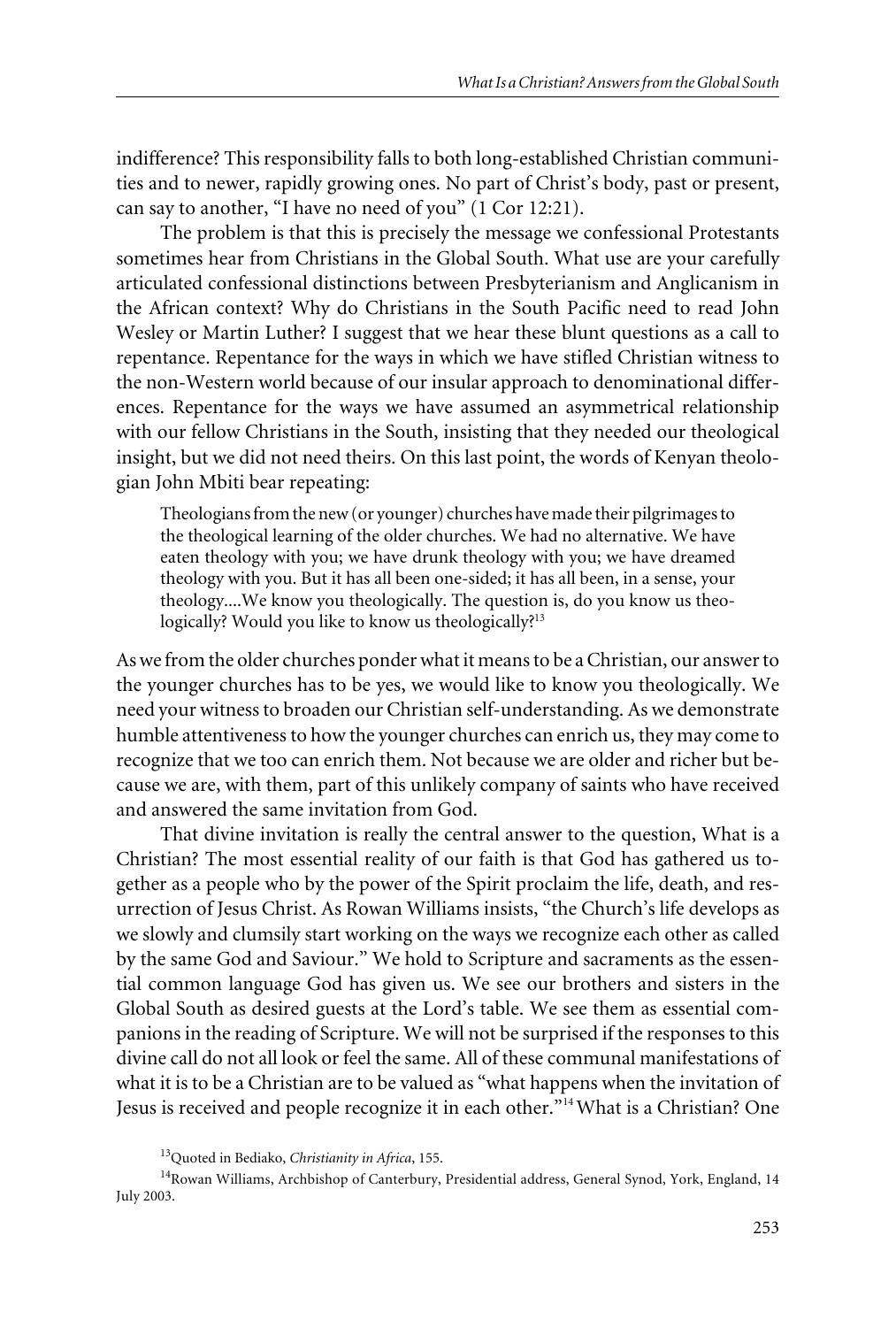who lives in the communal space that God has cleared, surrounded by the bewildering array of people who are sharing this space by God's invitation, not ours.

We began by noting that Christian identity is centrifugal, always reaching across cultural boundaries, and that this has been crucial to Christianity's very survival. We affirmed, second, that to be a Christian is to be gathered in the worshiping community of word and sacrament. In these face-to-face communities Christians live into their particular confessional and cultural identities, which can often look surprisingly different from each other. But word and sacraments also provide the common language for all Christians. Christians are those who, across their many differences, affirm and recognize in each other the common call of God in Jesus Christ.

#### **A CRITICAL DIMENSION**

There is one more dimension of what it is to be a Christian that I want to lift up, and that is the critical dimension. Here Christians critically reflect on their common life and convictions, searching for coherence, but also alert for signs of corruption and neglect. They repent of what they have done, and what they have left undone. Traditional marks and images of the church that point toward its ultimate perfection and glorification—unity and holiness, for example—are claimed in hope and appraised in honest recognition of the church's present failings. In its critical dimension the church declares both its highest ideals and its openness to always being reformed in accordance with God's word by the Holy Spirit.

> *"in its critical dimension the church declares both its highest ideals and its openness to always being reformed in accordance with God's word by the Holy Spirit"*

This critical dimension would be much simpler to enact if God had seen fit to provide a perfect blueprint for Christian community, a complete set of operating instructions for the Christian life. Lacking that, we have to depend on each other for correction and guidance. As North American Protestants we have tended to frame our understanding of Christian identity around certain geographical, cultural, and confessional distinctives. It has been tempting to assume that these distinctives have a privileged status for answering the question, "What is a Christian?" That is, a privileged status not just for us, but for all Christians, in perpetuity. That illusion was possible to keep alive when our confessional traditions enjoyed a certain demographic and fiscal dominance in the world church. But with that dominance eroding we can more clearly recognize that our particular answers about Christian identity are part of a larger whole. Christians from the Global South are exploring areas where Western theology has no answers, because it has no questions.<sup>15</sup> But as

15Walls, *The Missionary Movement in Christian History*, 146.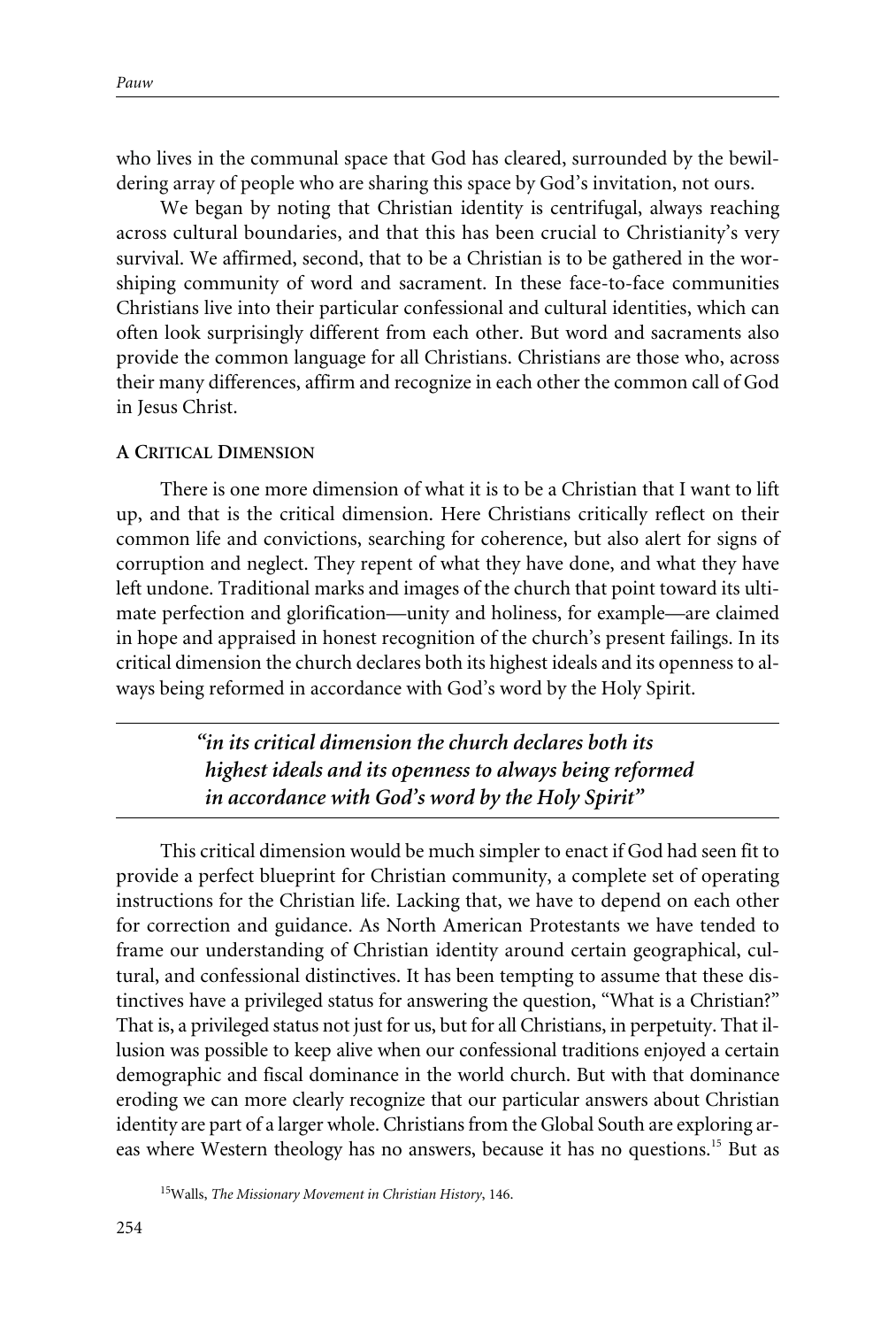Western Christians like us hear the theological reflections of our brothers and sisters in the churches of the Global South, we too may start to ask new theological questions and find new answers.

I do not mean to imply that the answers we have developed in our Protestant confessional traditions are now outmoded or unimportant. Far from it. In some reflections on Reformed identity the theologian Eberhard Busch writes, "Despite their 'defects and mistakes,' Reformed Christians have a right to believe that they are not descended from bad parents."<sup>16</sup> The same goes for Lutheran, Methodist, and Mennonite Christians: whatever their failings, they have the right to believe that they are not descended from bad parents. They have reason to value their confessional heritage and its particular contribution to the global body of Christ. The challenge is to do it with grace and humility, devoid of the arrogance that would assume the right to moderate the entire Christian conversation.

Each member of Christ's body has particular theological resources for exercising this critical dimension of Christian identity. I read somewhere that when Rowan Williams was asked what purpose the Protestant churches have, he replied, "To maintain the peccability of the church," that is, the church's proneness to sin. I can certainly affirm that answer for my own Reformed tradition of Protestantism. We have been standard bearers for the peccability of the church, and often dramatic illustrations of it as well. This conviction of the church's peccability has helped Reformed Protestants remember that the Reformed church is not the end of the ways of God. It is rather a pilgrim community on the way to the ultimate redemption God intends, surrounded by a vast multitude of fellow travelers. As the body of Christ, it is a broken and diseased body, mirroring the ills and divisions of the larger society; yet by God's grace it is gathered together for common praise and common confession of sins. The church hears the law both as an indictment of its shortcomings and as a gracious guide for a life pleasing to God. The community joyfully receives the Lord's Supper, not as a celebration of its spiritual maturity, but as a snack in the wilderness for those still on the way to the great eschatological banquet God promises, where they will sit elbow to elbow with God's elect from every tongue and tribe. This is a very brief sketch of how Reformed Christians might embrace this critical dimension of Christian identity.

However, I would like to conclude by mining a different vein of theological wisdom for manifesting this critical dimension of what it is to be a Christian, one that I hope will have particular resonance among Lutherans. To be a Christian in the midst of the southward shift in the Christian center of gravity is to reject an ecclesiology of glory and embrace an ecclesiology of the cross. What does an ecclesiology of glory look like? To paraphrase Luther's *Heidelberg Disputation*, an ecclesiology of glory looks upon the invisible things of God as though they were clearly perceptible in those things that the church has already achieved—our exegetical

<sup>16</sup>Eberhard Busch, "Reformed Strength in Its Denominational Weakness," in *Reformed Theology: Identity and Ecumenicity*, ed. Wallace M. Alston and Michael Welker (Grand Rapids: Eerdmans, 2003) 28.